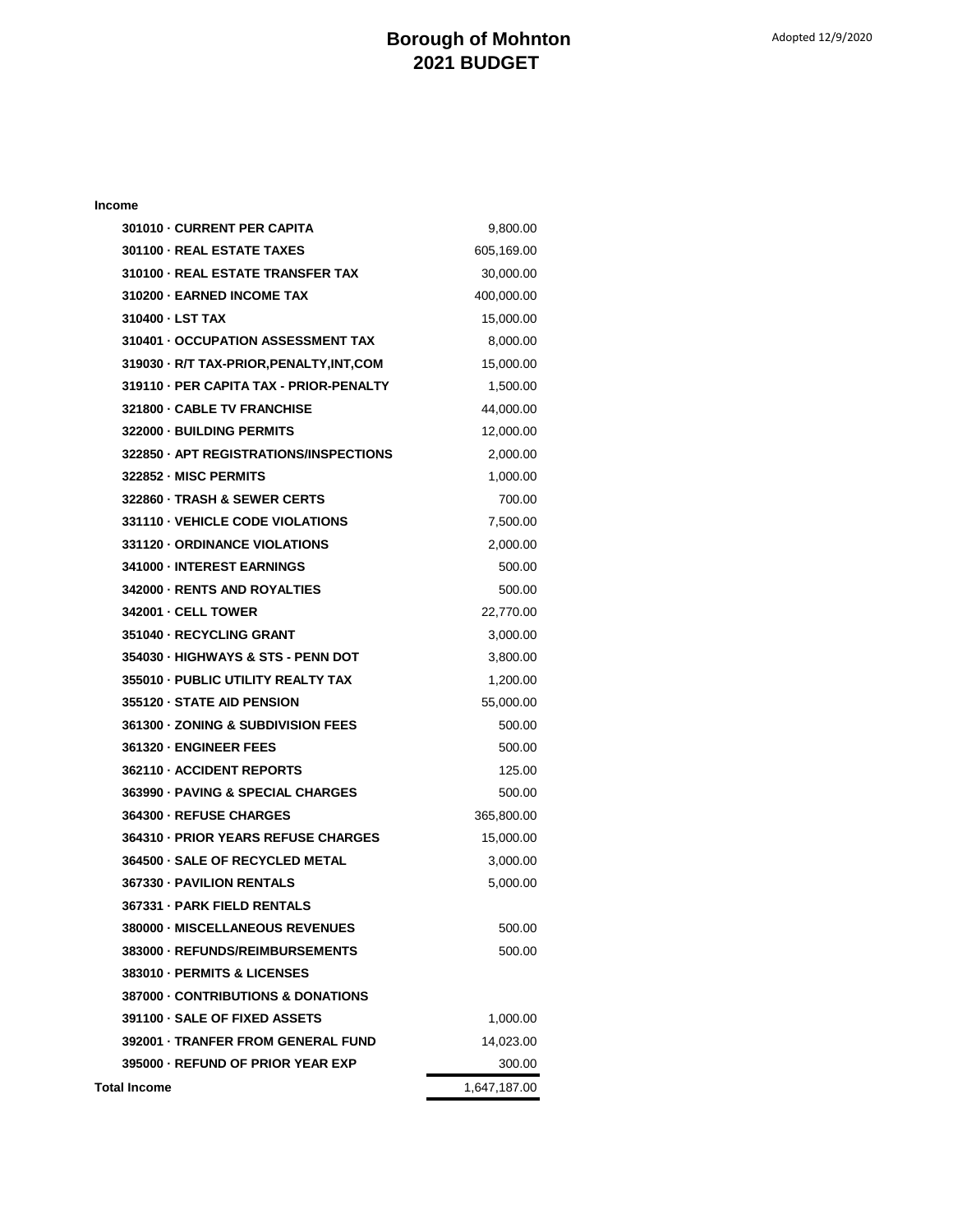| e<br>. .<br>г<br>-<br>г<br>-- |
|-------------------------------|
|-------------------------------|

| <b>A · ADMINISTRATION</b>             |            |
|---------------------------------------|------------|
| 400113 - SALARIES - COUNCILMEN        | 3,480.00   |
| 400114 · SALARIES - SEC/TREAS         | 58,489.00  |
| 400135 - BONUS- OFFICE                | 540.00     |
| 400210 OFFICE SUPPLIES                | 5,000.00   |
| 400300 - GENERAL EXPENSES             | 7,500.00   |
| 400310 · WEBSITE                      | 1,000.00   |
| 400320 - NEWSLETTER                   | 3,000.00   |
| 400340 - ADVERTISING & PRINTING       | 2,000.00   |
| 400353 - BONDING - SEC/TREAS          | 300.00     |
| 400420 - DUES, SUBSCRIP & MEMBERSHIPS | 1,400.00   |
| 400500 - CONTRIB, GRANTS & SUBSIDIES  | 750.00     |
| 401111 - SALARY OF MAYOR              | 600.00     |
| 402300 - BANK CHARGES                 | 600.00     |
| 402311 - AUDITORS                     | 10.000.00  |
| 403100 - TAX COLLECTOR COMMISSION     | 3,300.00   |
| 403300 - TAX COLLECTOR EXPENSE        | 3,000.00   |
| 403353 - TAX COLLECTOR BOND           | 150.00     |
| 404312 - SOLICITOR                    | 15,000.00  |
| 406312 - PENSION FEES                 | 3,000.00   |
| 407313 - MS4                          | 48,800.00  |
| 408313 - ENGINEER                     | 15,000.00  |
| 429312 - LEGAL FEES                   | 10,000.00  |
| 488100 - PENSION EXP - NON-UNIFORM    | 15,538.00  |
| Total A · ADMINISTRATION              | 208,447.00 |
|                                       |            |
| <b>B · MUNICIPAL BUILDINGS</b>        |            |
| 409200 - SUPPLIES                     | 3,000.00   |
| 409320 - PHONES                       | 4,400.00   |
| 409321 - CELL PHONES                  | 1,800.00   |
| 409361 - ELECTRICITY                  | 3,800.00   |
| 4093611 - ELECTRICITY - PARK          | 4,500.00   |
| 409362 · GAS                          | 2,500.00   |
| 4093622 - GAS - PARK                  | 1,000.00   |
| 409363 - PROPANE                      | 4,500.00   |
| 409366 - WATER                        | 500.00     |
| 4093666 - WATER - PARK                | 2,000.00   |
| 409370 - REPAIRS & MAINTENANCE        | 4,500.00   |
| 4093701 - REPAIRS - PARK              | 25,000.00  |
| 4093722 - IMPROVEMENTS - PARK         | 15,000.00  |
| Total B - MUNICIPAL BUILDINGS         | 72,500.00  |
|                                       |            |

**C · PROTECTION TO PERSON & PROPERTY**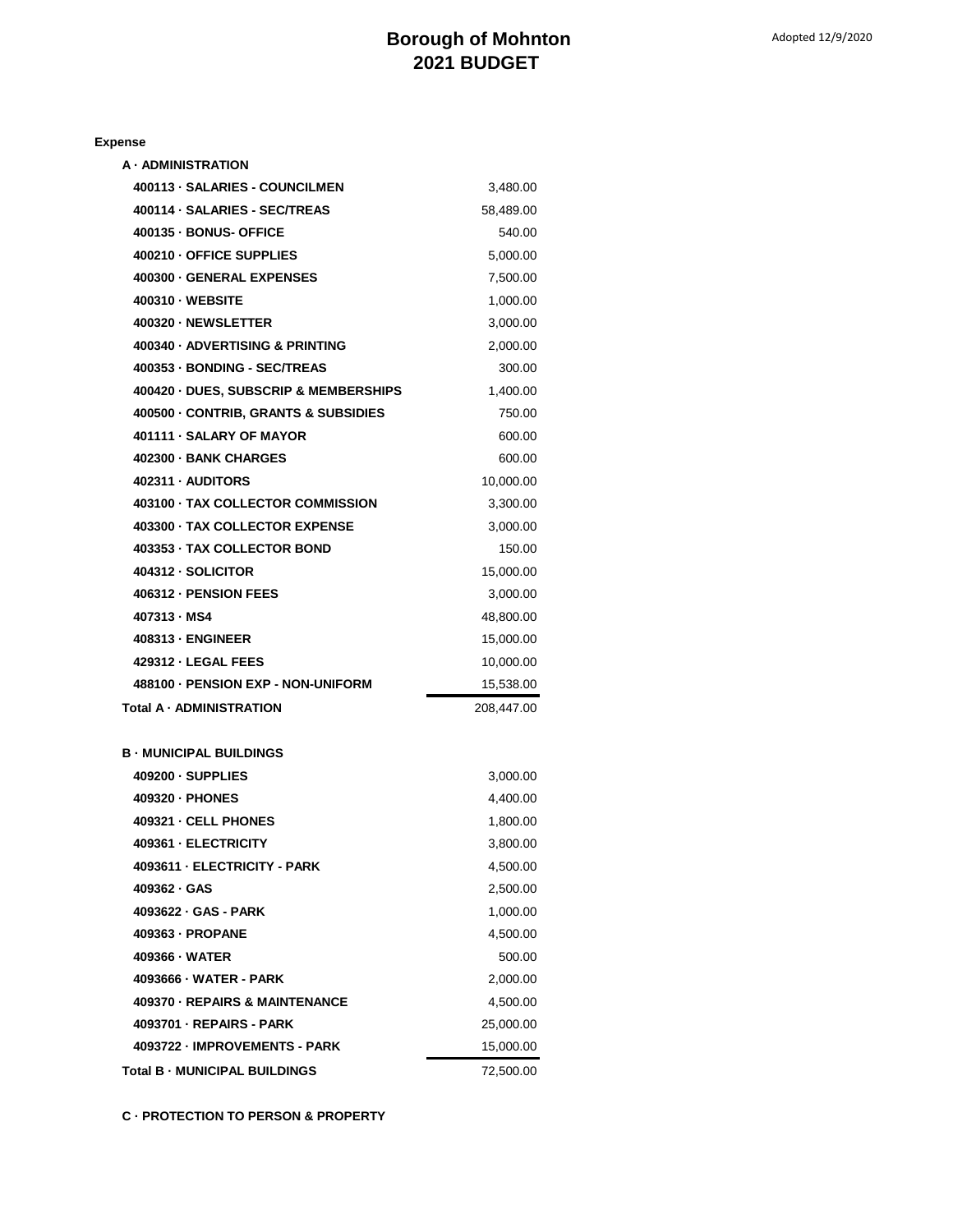## **Borough of Mohnton 2021 BUDGET**

| 410120 - SALARY - CHIEF                             | 79,176.00  |
|-----------------------------------------------------|------------|
| 410131 - SALARY - 1ST PATROLMAN                     | 67,572.00  |
| 410132 - SALARY - 2ND PATROLMAN                     | 67,572.00  |
| 410133 - SALARY - 3RD PATROLMAN                     | 0.00       |
| 410135 - SALARY - BONUS                             | 2,820.00   |
| 410150 - POLICE OVERTIME                            | 15,000.00  |
| 410180 - SALARY - PART-TIME                         | 10,000.00  |
| 410220 - UNIFORMS                                   | 1,560.00   |
| 410221 - EQUIPMENT/GUNS                             | 2,000.00   |
| 410300 - GENERAL EXPENSE                            | 5,000.00   |
| 410310 - PISTOL RANGE FEE                           | 1,000.00   |
| 410320 - COMMUNICATIONS                             | 32,000.00  |
| 410321 - RADIO PAYMENTS                             | 0.00       |
| 410322 - Code Red                                   | 4,200.00   |
| 410330 - GAS & OIL                                  | 9,000.00   |
| 410370 - REPAIRS & MAINTENANCE - POLICE             | 8,000.00   |
| 410800 - POLICE CAR PURCHASE                        | 0.00       |
| 411500 CONTRIBUTION TO FIRE CO                      |            |
| 411363 - HYDRANT SERVICE                            | 15,000.00  |
| 413100 - CODE ENFORCEMENT FEE                       | 35,000.00  |
| 414300 - PLANNING & ZONING                          | 3,000.00   |
| Total C · PROTECTION TO PERSON & PROPERTY           | 357,900.00 |
|                                                     |            |
| <b>D - HEALTH &amp; SANITATION</b>                  |            |
| <b>421310 STRAY ANIMAL CONTROL</b>                  | 1,000.00   |
| 421300 - RODENT CONTROL                             | 850.00     |
| 426000 - METAL RECYCLING                            | 3,500.00   |
| 427440 - WASTE DISPOSAL TRASH                       | 134,000.00 |
| 427441 - WASTE DISPOSAL - DUMPING                   | 82,000.00  |
| 427442 - RECYCLING<br>427443 - YARD WASTE RECYCLING | 85,560.00  |
|                                                     | 30,000.00  |
| Total D - HEALTH & SANITATION                       | 336,910.00 |
| E - LIGHT & HIGHWAY                                 |            |
| 430120 - SALARY - MAINT WORKERS                     | 94,120.00  |
| 430121 · SALARY -PART TIME MAINT WORKER             | 6,000.00   |
| 430135 - BONUS - STREET                             | 300.00     |
| 430150 - STREET OVERTIME WAGES                      | 4,000.00   |
| 430162 - UNEMPLOYMENT COMP - STREET                 | 4,000.00   |
| 430220 - EQUIPMENT/UNIFORMS                         | 500.00     |
| 430300 - GENERAL EXPENSES - STREET                  | 7,000.00   |
| 430330 - GAS & OIL - STREET                         |            |
|                                                     | 6,000.00   |
| 430370 - REPAIRS & MAINTENANCE - TRUCKS             | 30,000.00  |
| 430380 - RENTALS                                    | 2,000.00   |